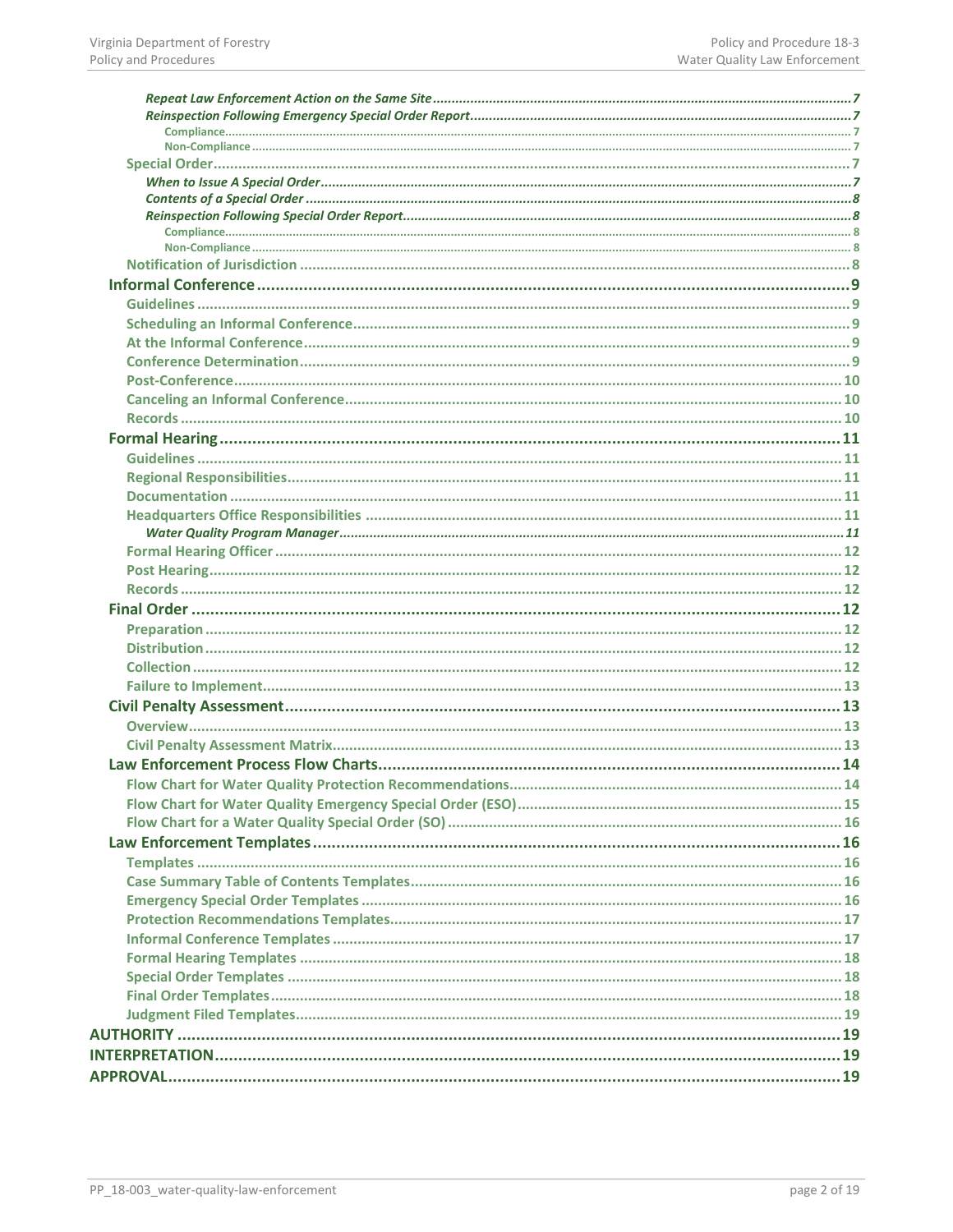# <span id="page-2-0"></span>**PURPOSE**

To provide guidance and direction to ensure consistent and accurate enforcement of the Silvicultural Water Quality Law using the Administrative Process Act; fair and consistent enforcement of violations of harvest notification law; proper use and implementation of informal conferences and formal hearings; consistent and fair assessments of civil penalties, and complete, fair and thorough resolution of water quality problems resulting from timber harvesting.

# <span id="page-2-1"></span>**POLICY**

The Virginia Department of Forestry is committed to ensuring the protection of Virginia's water resources during harvest operations. The Silvicultural Water Quality Law violations will be handled through the Administrative Process Act. (Code of Virginia [§2.2-4000A;](http://law.lis.virginia.gov/vacode/title2.2/chapter40/section2.2-4000/) [§2.2-4020\)](http://law.lis.virginia.gov/vacode/title2.2/chapter40/section2.2-4020/).

# <span id="page-2-2"></span>**DEFINITIONS**

"**Agency**" and "**VDOF**" means the Virginia Department of Forestry.

"**Commonwealth**" means the Commonwealth of Virginia.

"**Operator**" means any person that operates or has operated or exercises or has exercised control over any silvicultural activity.

"**Owner**" means any person that (i) owns or leases land on which silvicultural activity occurs or has occurred or (ii) owns timber on land on which silvicultural activity occurs or has occurred.

"**Pollution**" means such alteration of the physical, chemical or biological properties of any state waters resulting from sediment deposition as will or is likely to create a nuisance or render such waters (i) harmful or detrimental or injurious to the public health, safety or welfare, or to the health of animals, fish or aquatic life; (ii) unsuitable with reasonable treatment for use as present or possible future sources of public water supply; or (iii) unsuitable for recreational, commercial, industrial, agricultural, or other reasonable uses.

"**Silvicultural activity**" means any forest management activity, including but not limited to the harvesting of timber, the construction of roads and trails for forest management purposes, and the preparation of property for reforestation.

"**Special order**" means a special order or emergency special order issued under subsection B or C of [§10.1-1181.2.](http://law.lis.virginia.gov/vacode/10.1-1181.2/)

# <span id="page-2-3"></span>**PROCEDURES**

# <span id="page-2-4"></span>**Failure to Notify VDOF of Commercial Timber Harvest**

## <span id="page-2-5"></span>**Harvesting Operation Detected without Notification**

In the event that a VDOF field inspector comes across a timber harvesting operation that he/she did not previously know about, the following steps should be taken:

- 1. Monitor logging and or trucking activity from the public right-of-way to determine if the timber harvest operation has been ongoing for longer than three days.
	- $\triangleright$  Do not enter private property to inspect the operation without making a reasonable attempt to notify the landowner.
- 2. Contact the Regional Office or regional water quality engineer to see if they have any record of notification for the site (be sure notification was not received through the 1-800 number Answering Service or Website. Check the IFRIS system for the notification.
- 3. Take photos to show that timber-harvesting activity is occurring.
- 4. Make a reasonable attempt to notify the landowner of the intent to inspect the site as described in the harvest inspection procedures.
- 5. Return to the site and complete a Harvest Inspection **{See VDOF Policy and Procedure 18-2 Harvest Inspections}**.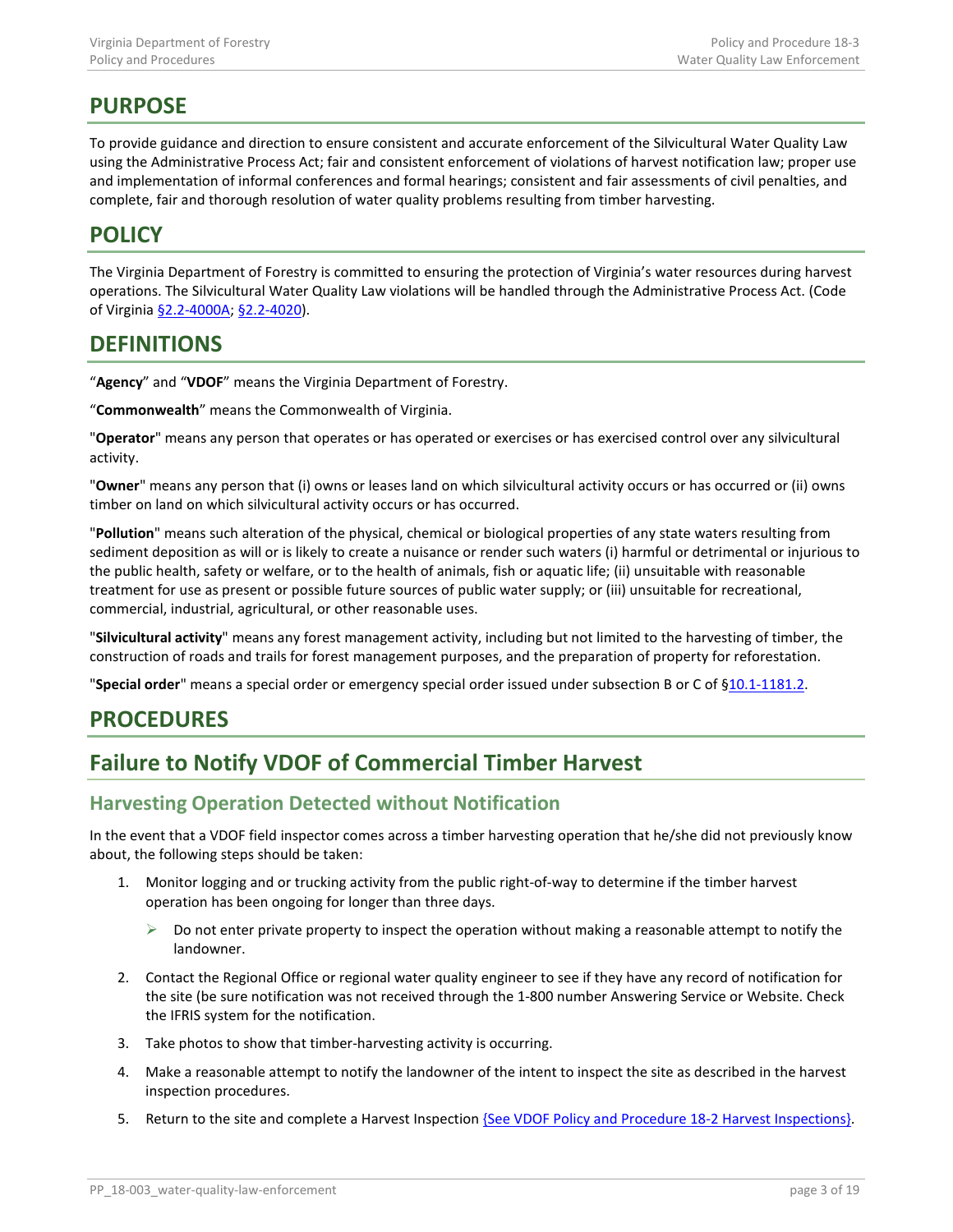- 6. Speak to the operator on the site to verify how long the operation has been ongoing.
- 7. Issue a Form 18.6 Notice of Violation for Failure to Notify VDOF of Commercial Timber Harvest to the logger/operator on site immediately.
- 8. The VDOF field inspector will advise the logger that they may request an Informal Conference to present their case if they wish to challenge the violation. The logger may request an Informal Conference by contacting the Regional Office phone number on the Form 18.6.
- 9. Send notification to the water quality program support technician of the violation for Failure to Notify.
- 10. Enter harvest details in IFRIS.
- 11. Send written notification, IFRIS Notice of Violation for Failure to Notify VDOF of Commercial Timber Harvest Report, to the logger/operator via certified mail if unable to deliver in person.

## <span id="page-3-0"></span>**Civil Penalty Assessment**

Civil penalties are assessed if the operator indeed failed to notify VDOF of a commercial timber harvest.

### <span id="page-3-1"></span>*Schedule of Penalties*

This Schedule of Penalties is to conform to the Silvicultural Water Quality Law guidelines as expressed i[n §10.1-1181.2-H](http://law.lis.virginia.gov/vacode/title10.1/chapter11/section10.1-1181.2/) regarding penalties for Failure to Notify of a Commercial Timber Harvesting Operation. The penalty will be assessed on the Form 18.6 Notice of Violation for Failure to Notify VDOF of Commercial Timber Harvest. The penalty will be based on the following criteria:

| <b>Offense</b>                               | <b>Amount of Fine</b> |
|----------------------------------------------|-----------------------|
| First Offense                                | \$250.00              |
| Second Offense                               | \$500.00              |
| Third Offense                                | \$1,000.00            |
| Subsequent Offenses within a 24-month period | \$1,000.00            |

### <span id="page-3-2"></span>*Payment of Penalties*

The operator may pay civil penalties with a check or money order payable to the "State Forester". Payment check or money order must be:

- ♦ Mailed to VDOF Headquarters.
	- Virginia Department of Forestry, 900 Natural Resources Drive, Suite 800, Charlottesville, VA 22903
- ♦ Paid in person at a VDOF Regional Office.

#### **A copy of the Form 18.6 will be submitted with payment.**

**Civil penalties are due within 30 days of the issue date of the Form 18.6 Notice of Violation.**

## <span id="page-3-3"></span>**Scheduling a Failure to Notify Informal Conference Upon Logger Request**

If the logger wishes to challenge their violation, they may request an Informal Conference to present their case by contacting the VDOF Regional Office phone number on the Form 18.6 Notice of Violation.

### <span id="page-3-4"></span>*Address for Informal Conference*

All conferences for Failure to Notify will be held at the Regional Office, unless a conference room is not available. If a conference room is not available, the regional forester will designate one alternate location for all Failure to Notify Informal Conferences. The location should remain the same from month to month.

### <span id="page-3-5"></span>*Conference Date*

Use the appropriate schedule based on your Region and area. The schedule for Informal Conferences for Failure to Notify will be the following:

♦ Eastern south – Third Tuesday of each month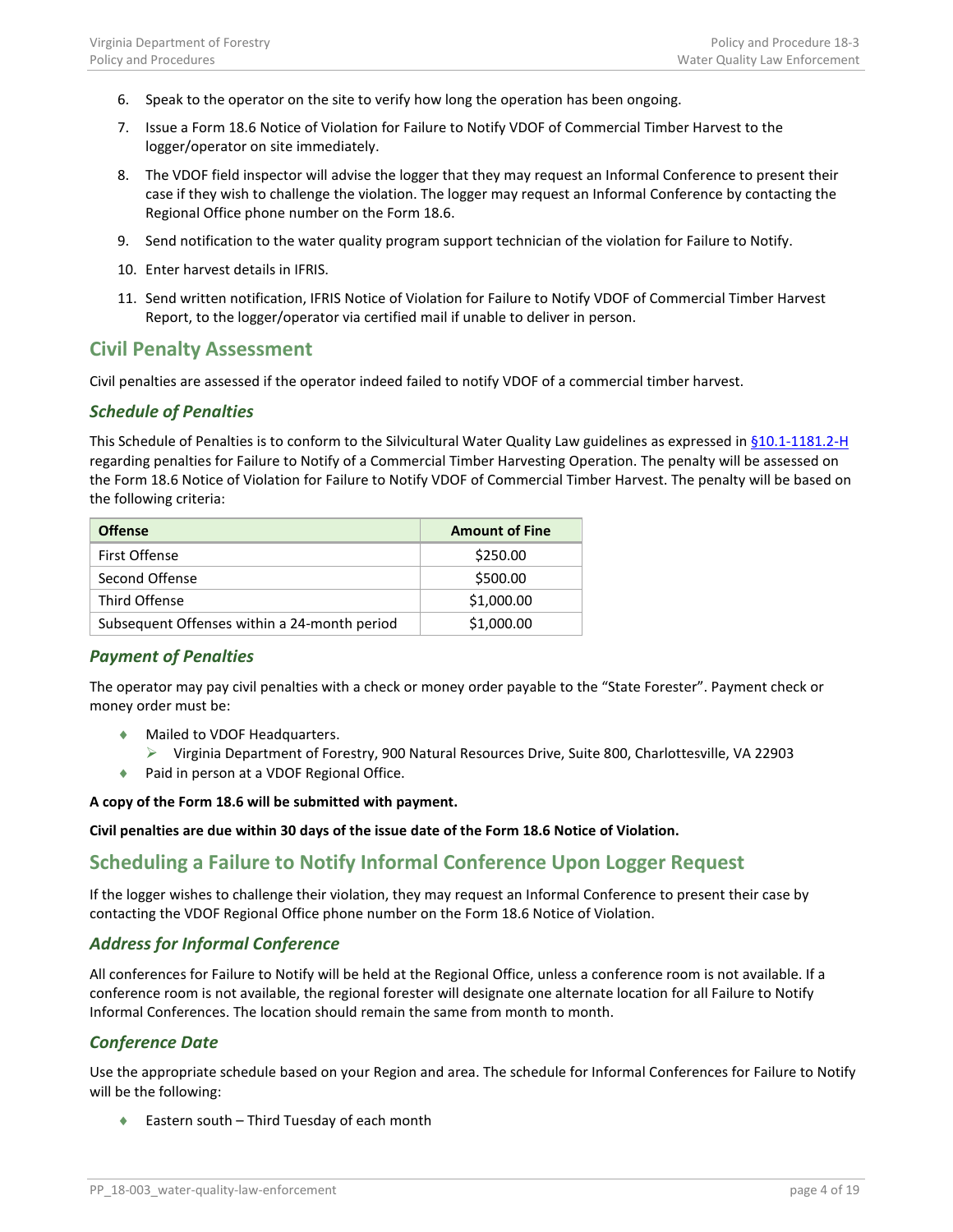- ♦ Eastern north Third Thursday of each month
- ♦ Central north Second and fourth Tuesday of each month
- ♦ Central south Second and fourth Thursday of each month
- ♦ Western north Third Wednesday of each month
- ♦ Western south Fourth Wednesday of each month

### <span id="page-4-0"></span>*Conference Time*

Conferences will be scheduled at 10:00 am. Each case will be heard one at a time beginning at 10:00 am.

### <span id="page-4-1"></span>*Water Quality Program Manager Notification*

The regional water quality engineer or specialist will notify the water quality program support technician and water quality program manager of a newly scheduled conference. When notifying the water quality manager(s) of a newly scheduled conference the inspector must provide the following information so failure to notify violations can be properly tracked.

- ♦ Logger's Name
- ♦ County
- ♦ Failure to notify Case number and harvest number
- ♦ Date the Form 18.6 Failure to Notify was issued
- ♦ Date and time informal Conference is scheduled

The water quality program support technician will arrange for a conference officer and notify the regional water quality engineer or specialist and area field inspector of the conference officer confirmation.

### <span id="page-4-2"></span>*Field Inspector Responsibilities*

The VDOF field inspector will need to be present to testify:

- ♦ To the date and time of inspection and discovery of logging operation.
- ♦ That a logging operation is actually taking place on the site by the individual or company named.
- ♦ That the logging operation has been ongoing for longer than three (3) days.
- ♦ Photographic evidence that logging is occurring at the site.
- ♦ That no notification has occurred.
- ♦ The field inspector should confirm through the IFRIS system that proper notification has not been given by any means.
- ♦ The field inspector will check in IFRIS, or with Water Quality Staff, for any past Failure-to-Notify violations within a 24-month period by the operator for purposes of recommending the appropriate penalty to the informal conference officer.

### <span id="page-4-3"></span>*Conference Officer Responsibilities*

The Informal Conference officer will provide a Finding of Fact and Conclusion of Law for each conference. Headquarters Office water quality program manager will provide a template for these conference findings.

## <span id="page-4-4"></span>**At the Informal Conference**

The conference officer will provide a recorder (tape or digital) and the VDOF field employee initiating the case will provide one copy of the law enforcement case summary for each owner/operator in attendance and the conference officer at the Informal Conference.

The conference officer will ask all defendants present to waive their right to a Formal Hearing by signing a Form 18.4 Waiver of Right to a Formal Hearing. If the owners/operators do not sign the waiver statement, VDOF will cease the Informal Conference and go directly to a Formal Hearing.

1. The conference officer will ask VDOF field inspector to state his/her case.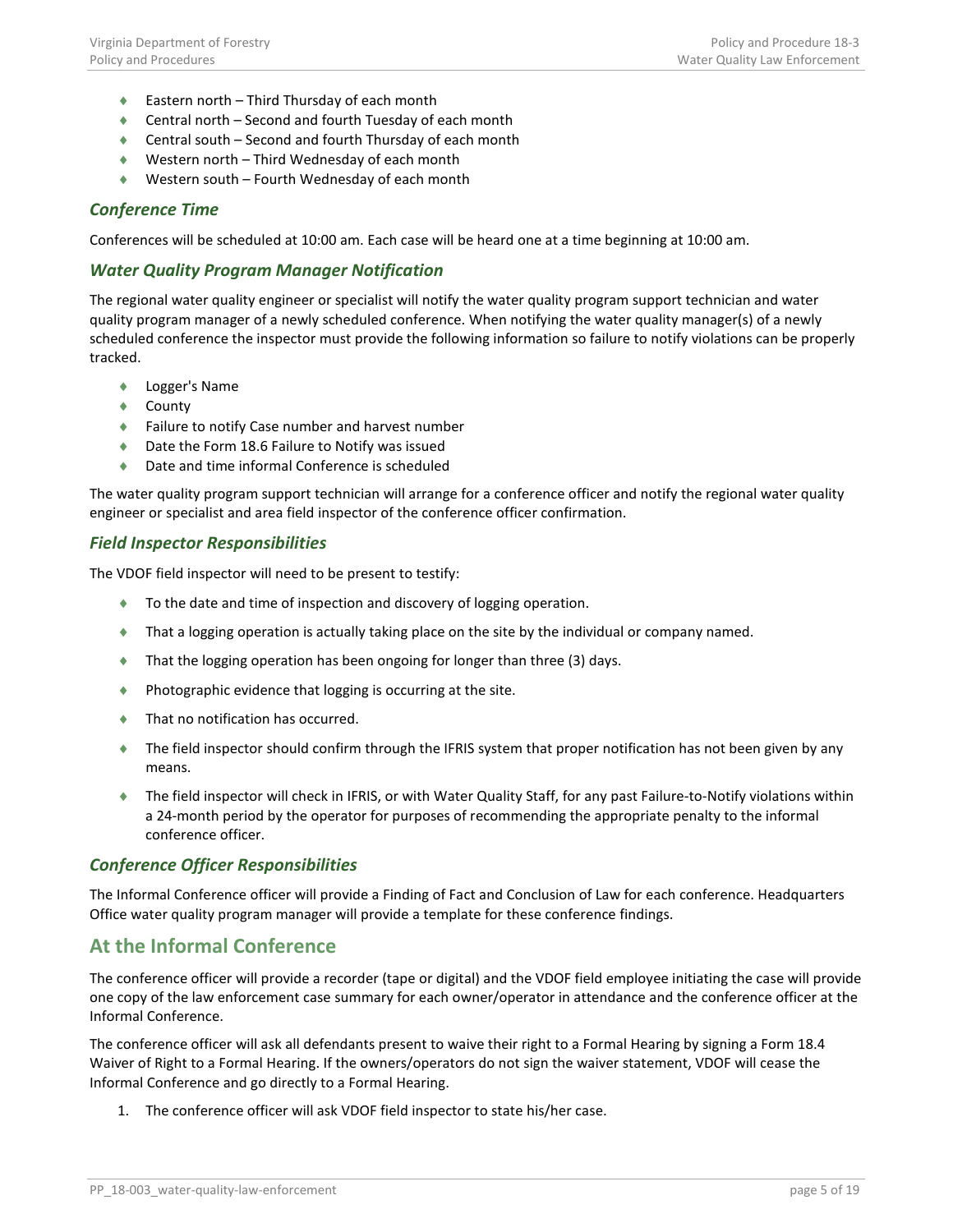- 2. Following VDOF testimony, all responsible parties present will give their testimony.
- 3. The conference officer will then determine if the logger did fail to notify VDOF of a commercial timber harvest operation.

## <span id="page-5-0"></span>**Prepayment of Penalties for a Scheduled Informal Conference**

If a logger requests an informal conference and then chooses to prepay the penalty prior to the Informal Conference, a check or money order made payable to the "State Forester" must be received a minimum of five (5) days prior to the scheduled Informal Conference to allow time to cancel the conference and notify all parties.

## <span id="page-5-1"></span>**Canceling an Informal Conference**

If a logger has chosen to prepay the penalties prior to the scheduled Informal Conference that they requested, the field inspector will confirm that payment has been received; an indication of intent to prepay does not suffice.

If prepayment is confirmed, the field inspector will cancel the scheduled Informal Conference by notifying all parties by letter with follow-up telephone call.

If the primary inspector is unable to attend a requested and scheduled Informal Conference, it is the responsibility of the issuing field inspector to notify all water quality staff and contact all parties to reschedule or cancel the Informal Conference.

## <span id="page-5-2"></span>**Failure to Notify Records**

If a logger does not request an Informal Conference or Formal Hearing and does not pre-pay the penalty, he is presumed guilty and the water quality program manager will write a Final Order and the deputy state forester will sign the FTN Final Order. An entry in IFRIS for Conference "Affirmed – no conference held" will be entered.

All failure to notify activities will be entered into IFRIS.

NOTE: All inspections will be conducted within **20 calendar days** of anticipated start date received during notification.

# <span id="page-5-3"></span>**Law Enforcement Action (Protection Recommendations, Emergency Special Order and Special Order)**

## <span id="page-5-4"></span>**Initial Law Enforcement Action – Protection Recommendations**

Any Harvest Inspection Report that indicates water quality concerns will be referred to the regional water quality engineer or specialist to complete a site visit and develop a second Harvest Inspection Report in IFRIS.

If a water quality concern is confirmed,

- ♦ The regional water quality engineer or specialist will issue a Recommendation Incident Report with water quality protection recommendations, which gives the owner/operator notification and time to correct the concern.
- ♦ The regional water quality engineer or specialist will issue an Emergency Special Order Report if the water quality problem detected is severe and presenting an imminent and substantial danger to public health, safety or welfare; the health of animals, fish or aquatic life; a public water supply, or recreational, commercial, industrial, agricultural or other reasonable uses.

### <span id="page-5-5"></span>*Reinspection Following a Recommendation Incident Report*

VDOF will reinspect the site on the follow-up inspection date **ten (10) working days** from the date of issue as specified on the Recommendation Incident Report. The VDOF inspector will check to see if the situation still remains.

♦ Record harvest inspection in the IFRIS system.

### <span id="page-5-6"></span>**Situation Corrected**

If corrective measures are complied with, note in the comments field on the Harvest Inspection Report for that day's site visit that concerns were addressed.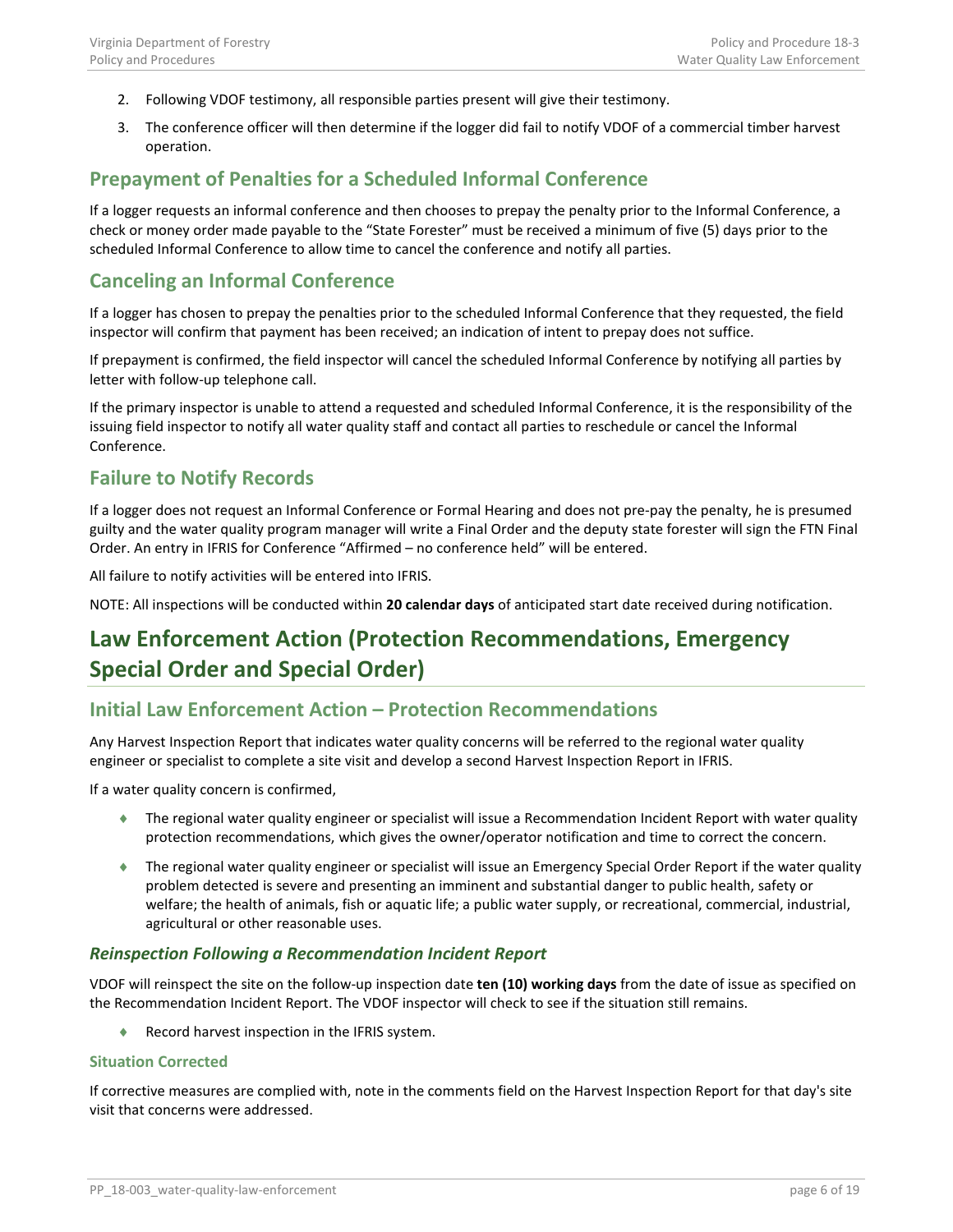### <span id="page-6-0"></span>**Situation Still Exists**

If the VDOF inspector determines that deficiencies still exist, the VDOF inspector will document the situation with photos and determine whether to proceed with offering an Informal Conference or whether the situation has upgraded to an emergency situation requiring an Emergency Special Order.

- ♦ If the situation has upgraded to an emergency level, proceed to Emergency Special Order.
- ♦ If the situation has not upgraded to an emergency level, proceed with offering an Informal Conference and proceed to Informal Conference.
	- If an Informal Conference is not requested, proceed to Special Order.

### <span id="page-6-1"></span>**Emergency Special Order**

The Emergency Special Order Report states a specified period of time for implementation of corrective measures. Any deadlines given to owners/operators must be met to ensure the integrity of the law process. An Emergency Special Order shuts down the operation until emergency situation is corrected.

♦ Emergency Special Order – An Informal Conference to affirm, amend, modify or cancel the Emergency Special Order is offered.

### <span id="page-6-2"></span>*Repeat Law Enforcement Action on the Same Site*

When there is a repeat law enforcement action on the same site, the water quality specialist or engineer will issue a Recommendation Incident Report to the owners/operators identifying the problem. This will be an automatic Informal Conference. The Informal Conference will be scheduled on the Recommendation Incident Report.

### <span id="page-6-3"></span>*Reinspection Following Emergency Special Order Report*

VDOF will reinspect the site within **three (3) working days** of the compliance date specified on the Emergency Special Order Report.

♦ Record harvest inspection in IFRIS.

#### <span id="page-6-4"></span>**Compliance**

If corrective measures are complied with, the regional water quality engineer or specialist will notify the responsible parties in writing that they have satisfied the deadline in the Emergency Special Order Report.

#### <span id="page-6-5"></span>**Non-Compliance**

If deficiencies still exist, prepare a Law Enforcement Case Summary that contains, at a minimum, the following information:

- ♦ All previously completed Harvest Inspection Reports documenting deficiencies with regard to corrective action listed on the Emergency Special Order Report.
- ♦ Copy of the Emergency Special Order Report, complete with map.
- ♦ Documentation of the site conditions with still photos or video with time/date function.
- ♦ Proof of mailing verifications and/or certified mail receipts of Emergency Special Order Report.
- ♦ A chronological listing of events to date.

The regional water quality engineer or specialist will notify the owners/operators of the failure to obey the Emergency Special Order and schedule a Formal Hearing.

## <span id="page-6-6"></span>**Special Order**

### <span id="page-6-7"></span>*When to Issue A Special Order*

When a water quality concern is not addressed, a Special Order will be issued as a result of an Informal Conference or failure of the owner/operator to request an Informal Conference.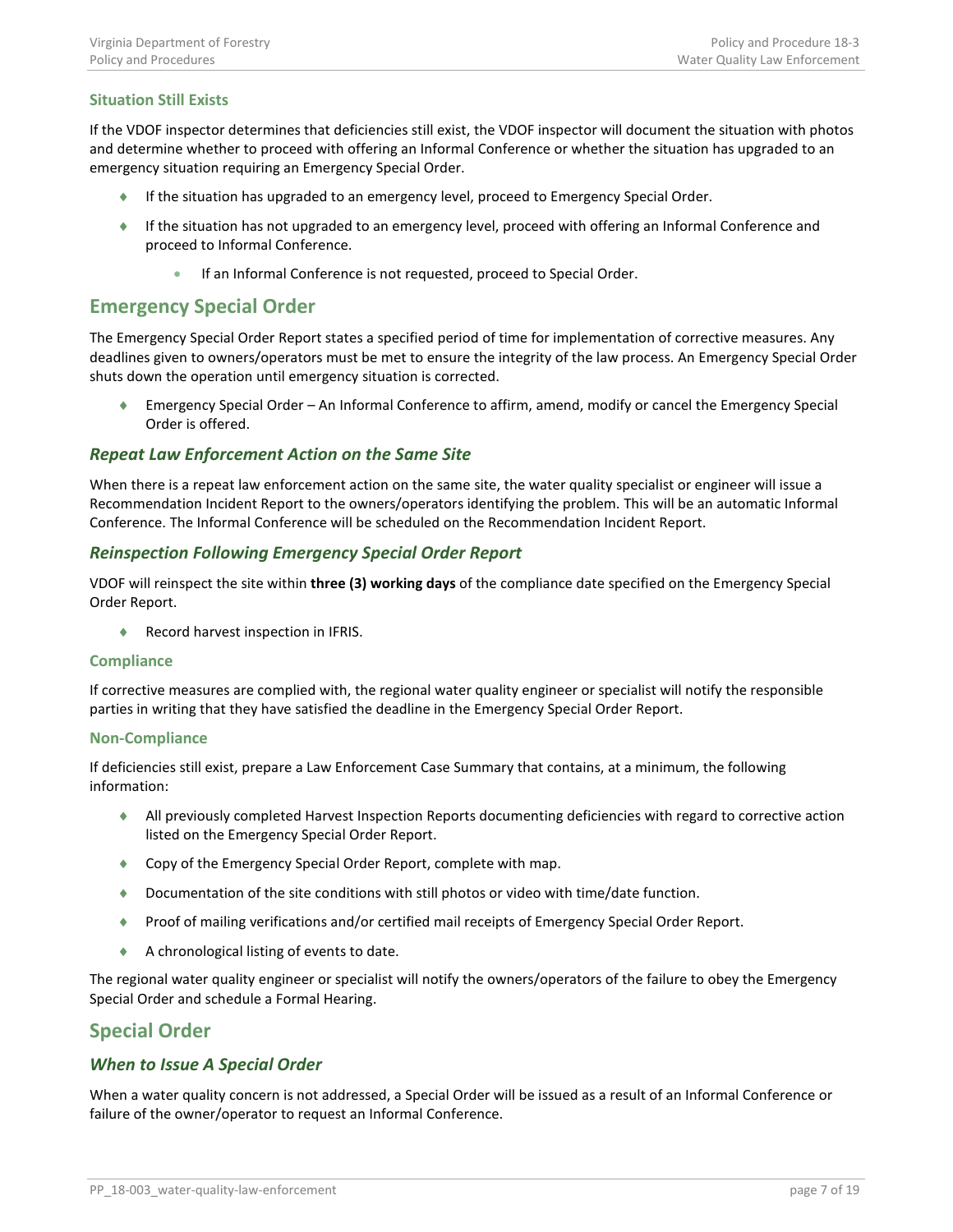## <span id="page-7-0"></span>*Contents of a Special Order*

The Special Order must state a specified period of time for implementation of corrective measures. Any deadlines given to owners/operators must be met to ensure the integrity of the law process.

### <span id="page-7-1"></span>*Reinspection Following Special Order Report*

VDOF will reinspect the site within **three (3) working days** of the compliance date specified on the Special Order Report.

- ♦ Document the following:
	- $\triangleright$  Itemized description of the corrective measures specified by the Special Order that have been satisfactorily implemented at the site, and descriptions of deficiencies in the completion of the corrective measures.
	- $\triangleright$  If the owners/operators have failed to satisfactorily implement the corrective measures specified in the Special Order, document the conditions with photos on the date of the site inspection.
- ♦ Record harvest inspection in IFRIS.

#### <span id="page-7-2"></span>**Compliance**

If corrective measures are complied with, the regional water quality engineer or specialist will notify the responsible parties in writing that they have satisfied the deadline in the Special Order Report.

#### <span id="page-7-3"></span>**Non-Compliance**

If corrective measures are not complied with, the regional water quality staff will notify the owners/operators of the failure to obey the Special Order and schedule a Formal Hearing.

Note: All entities involved with the Silvicultural Water Quality Law are always entitled to a Formal Hearing under [§2.2-](http://law.lis.virginia.gov/vacode/title2.2/chapter40/section2.2-4020/) [4020](http://law.lis.virginia.gov/vacode/title2.2/chapter40/section2.2-4020/) an[d §2.2-4021](http://law.lis.virginia.gov/vacode/title2.2/chapter40/section2.2-4021/) unless they waive their right to a Formal Hearing (Form 18.4 Waiver of Right to a Formal Hearing).

## <span id="page-7-4"></span>**Notification of Jurisdiction**

VDOF will keep any other local, state and/or federal agency that may also have jurisdiction informed of enforcement activity on areas where they have jurisdiction.

When an Emergency Special Order Report is completed, it is necessary to notify any other local, state and/or federal agency that may also have jurisdiction. The following are the local, state and federal Agencies who have jurisdiction for their particular natural resource area:

- ♦ **Wetland Disturbance** U.S. Army Corps of Engineers
- ♦ **Violation of the Chesapeake Bay Preservation Act** Virginia Department of Environmental Quality Bay Act Staff
- ♦ **Adding rock to stream bottom for Stream Crossing Installation or stream crossing permit requirement for areas over five (5) square miles in watershed size** – Virginia Marine Resources Commission or Virginia Department of Game and Inland Fisheries
- ♦ **Violation of the Agricultural Stewardship Act** Virginia Department of Agriculture and Consumer Services

The BMP Technical Guide has a listing of pertinent addresses and phone numbers to assist field staff in contacting other federal and state agencies.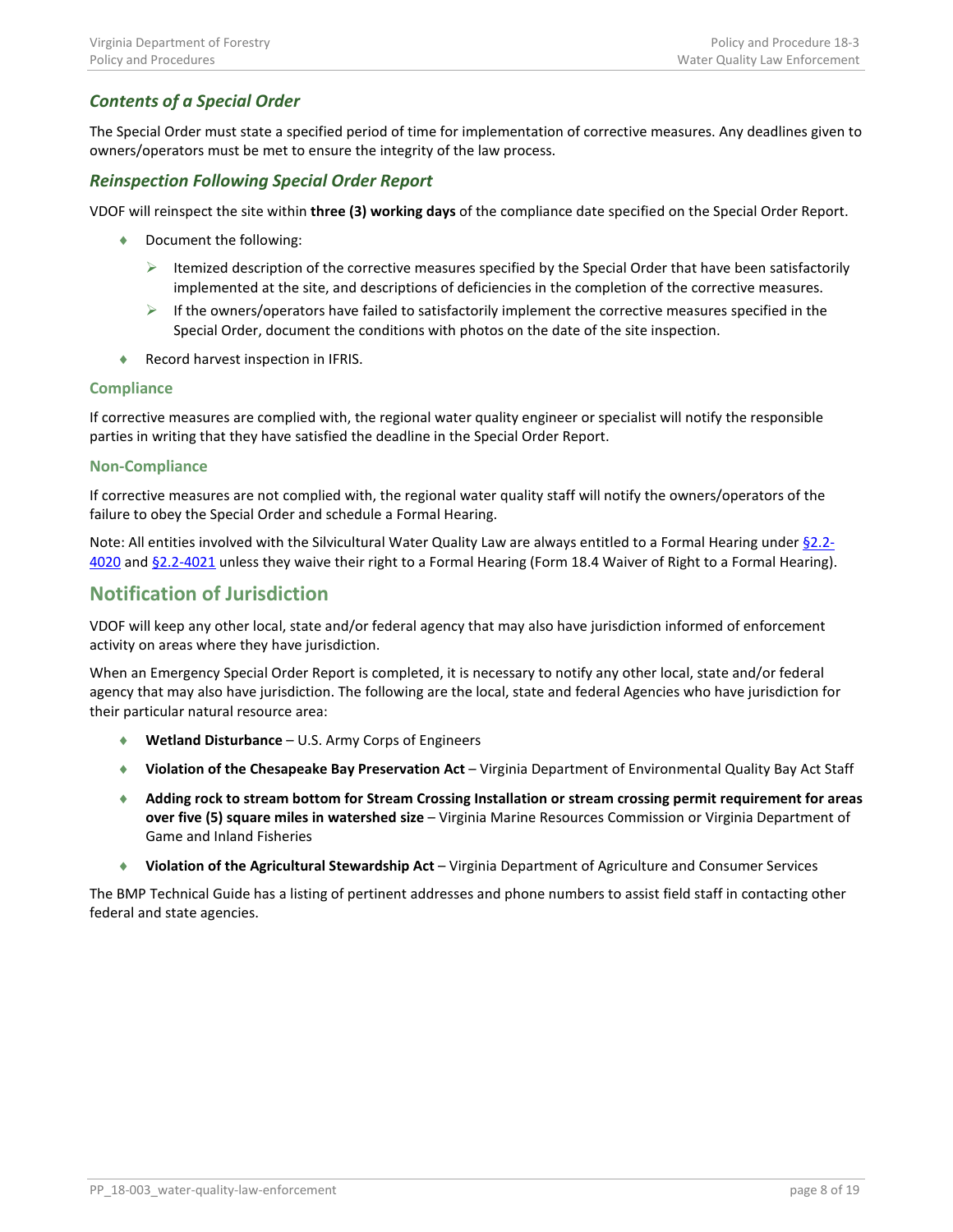# <span id="page-8-0"></span>**Informal Conference**

## <span id="page-8-1"></span>**Guidelines**

Informal Conferences are used as a mechanism to enforce the Silvicultural Water Quality Law. When a water quality concern is not addressed, Informal Conferences are used when the right to a Formal Hearing has been waived (Form 18.4 Waiver of Right to a Formal Hearing).

## <span id="page-8-2"></span>**Scheduling an Informal Conference**

When regional water quality engineer or specialist learns that a water quality concern has not been addressed, water quality engineer or specialist will send a letter offering an Informal Conference (IFRIS Announcement of Informal Conference) to all owners and operators.

- ♦ **Recommendation Incident Report** [Form 18.3 Water Quality Protection Recommendations] an Informal Conference must be requested within ten (10) working days.
	- $\triangleright$  The regional water quality engineer or specialist will send a letter by regular mail or hand deliver to all owners/operators, including operator, landowner, timber buyer and consultant, offering them the opportunity to request an Informal Conference.
- ♦ **Emergency Special Order Report** [Form 18.5 Water Quality Emergency Special Order] an Informal Conference is offered and must be formally requested within three (3) working days.
	- The Informal Conference is held to affirm, modify, amend or cancel an Emergency Special Order.
	- $\triangleright$  The time frame for scheduling an Informal Conference for an Emergency Special Order is two (2) to four (4) working days, and the Informal Conference will be held within four (4) to seven (7) days. It is imperative that the conference be scheduled in a timely manner due to the emergency nature of these problems. Notification will be given in person or by overnight mail to all owners/operators.

Regional water quality engineer or specialist will contact the Headquarters water quality program support technician to arrange for a conference officer.

## <span id="page-8-3"></span>**At the Informal Conference**

The conference officer will provide a recorder (tape or digital) and the VDOF field employee initiating the case will provide one copy of the law enforcement case summary for each owner/operator in attendance at the Informal Conference as well as a copy for the conference officer.

The conference officer will ask all defendants present to waive their right to a Formal Hearing by signing a Form 18.4 Waiver of Right to a Formal Hearing. If the owners/operators do not sign the waiver statement, VDOF will cease the Informal Conference and go directly to a Formal Hearing.

- 1. The conference officer will ask VDOF field staff to state his/her case.
- 2. Following VDOF testimony, all responsible parties present will give their testimony.
- 3. The conference officer will then determine if pollution has occurred and whether the Emergency Special Order has been issued correctly.

## <span id="page-8-4"></span>**Conference Determination**

- ♦ The conference officer has 30 days, as stated by the Code, in which to determine the outcome of the Informal Conference.
- ♦ The Headquarters water quality staff will provide the owners/operators with a copy of the Findings of Fact and Conclusion of Law within 30 days of the conclusion of the Informal Conference.
- ♦ If the conference officer rules in favor of VDOF,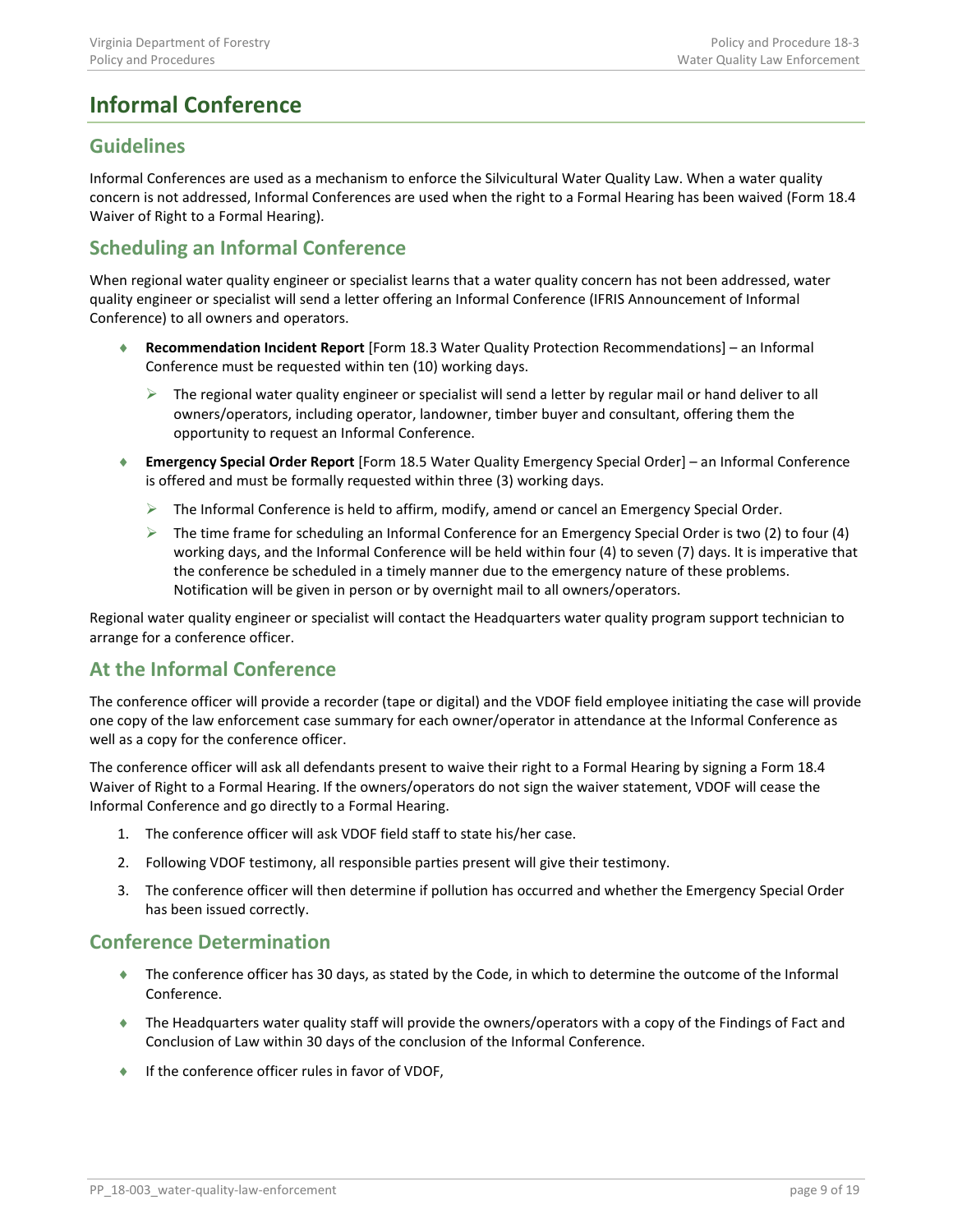- **Recommendation Incident Report** [Form 18.3 Water Quality Protection Recommendations] Regional water quality engineer or specialist will develop a Special Order for compliance under the Silvicultural Water Quality Law in the case where pollution or the likelihood for pollution to occur has been proven.
- **Emergency Special Order Report** [Form 18.5 Water Quality Emergency Special Order] Regional water quality engineer or specialist will affirm, modify, amend or cancel the Emergency Special Order.
- If the conference officer rules in favor of the owner/operator, the case will be closed.

## <span id="page-9-0"></span>**Post-Conference**

The water quality engineer or specialist will develop the Special Order. The format used is dependent on the severity and complexity of the water quality problem(s) and what step(s) are necessary to correct the problems. Be specific on the corrective action required, date for completion and provide a map for owners/operators to ensure their understanding of what work needs to be accomplished and where the work is necessary at the site. If requested, provide two on-site visits at an agreed-upon time. Place language in the Special Order to require notification of VDOF when the work is completed.

- ♦ If requested, one on-site visit may be made to provide technical assistance.
- ♦ All other site visits will be to check for compliance with the Special Order and not for technical assistance.
- ♦ If the owner/operator requests a check for compliance prior to the deadline on the Special Order, the VDOF inspector will honor that request for one occurrence.
	- $\triangleright$  If compliance is found under these circumstances, the VDOF inspector may complete final inspection while on site.
	- $\triangleright$  If problems still exist, the VDOF inspector will return for inspection on or after the compliance deadline on the Special Order.
- ♦ When compliance or non-compliance with a Special Order is determined, follow appropriate action.

## <span id="page-9-1"></span>**Canceling an Informal Conference**

- ♦ When an Informal Conference is scheduled as a result of a Recommendation Incident Report, the owner/operator will be permitted one additional inspection if requested. The additional inspection must be scheduled before five (5) days prior to the scheduled Informal Conference to allow time for the inspection to occur and notification to be made to all parties.
- If the restoration work is completed satisfactorily, the scheduled Informal Conference will be cancelled by notifying all parties by letter with follow-up telephone call (if possible).
- ♦ If the primary inspector is unable to attend a scheduled informal conference, it is the responsibility of the issuing inspector to notify all water quality staff and contact all parties to reschedule or cancel the Informal Conference or arrange for a substitute VDOF water quality staff person who is familiar with the case and the site to stand in at the conference.

## <span id="page-9-2"></span>**Records**

- ♦ All Informal Conference activities will be entered into IFRIS.
- ♦ All VDOF staff involved in an Informal Conference will record their time in IFRIS.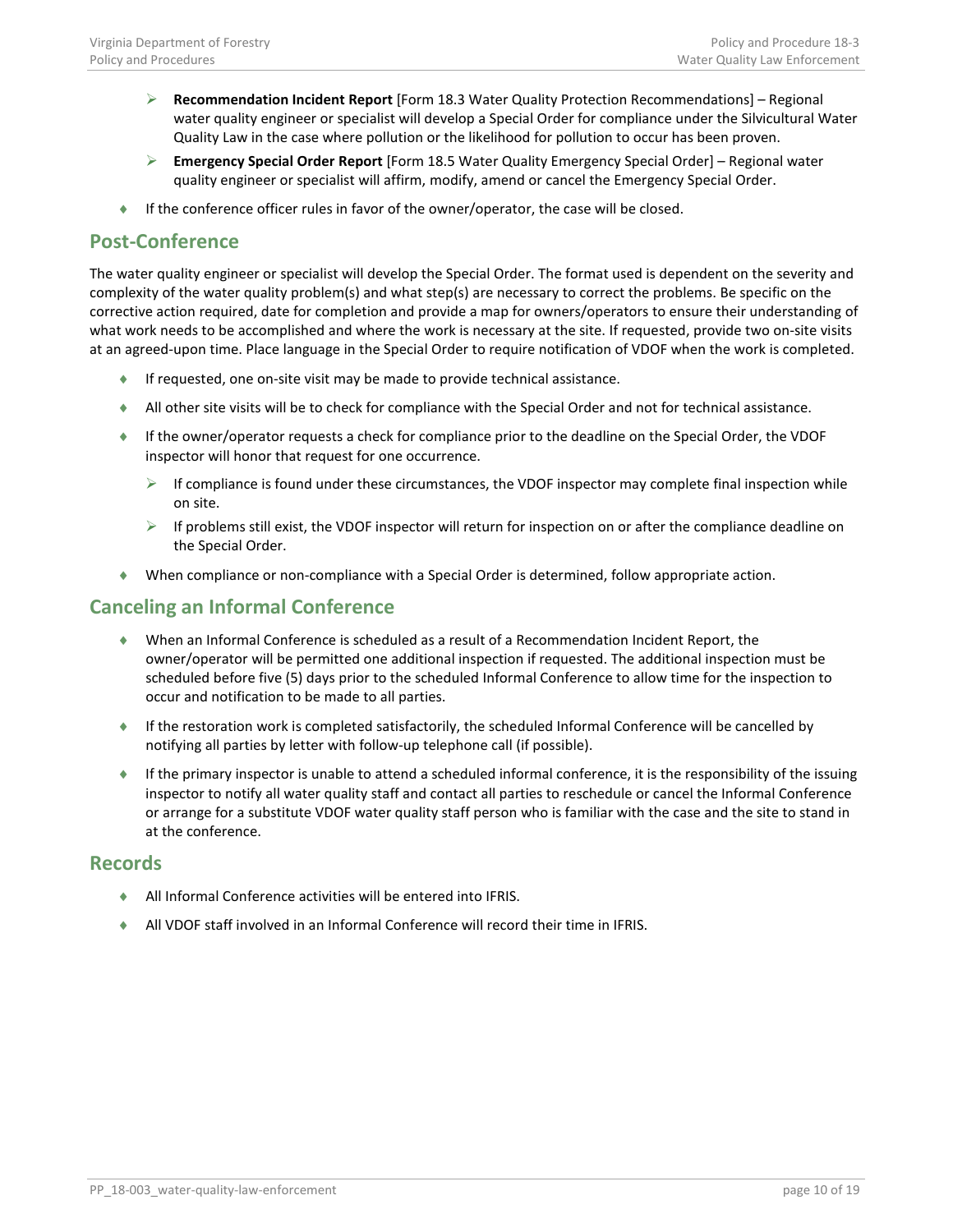# <span id="page-10-0"></span>**Formal Hearing**

## <span id="page-10-1"></span>**Guidelines**

- ♦ The owner/operator may request a Formal Hearing unde[r §2.2-4020](http://law.lis.virginia.gov/vacode/title2.2/chapter40/section2.2-4020/) and [§2.2-4021](http://law.lis.virginia.gov/vacode/title2.2/chapter40/section2.2-4021/) of the Code of Virginia.
- ♦ Non-compliance with a Special Order or Emergency Special Order will automatically require a Formal Hearing.

## <span id="page-10-2"></span>**Regional Responsibilities**

The regional water quality staff will take the following actions regarding Formal Hearings:

- $\bullet$  Schedule a formal hearing regarding the possible violation of the order.
- ♦ Notify the water quality program manager that a Formal Hearing has been requested in writing. Failure to comply with a Special Order or Emergency Special Order requires that a Formal Hearing be scheduled. The water quality program manager will arrange for a formal hearing officer to be assigned to the case.
- ♦ Regional water quality engineer or specialist will notify all parties by proof-of-mailing and Certified Mail/Return Receipt Requested of the date, time and place of the Formal Hearing.
- ♦ Obtain a suitable site for the Formal Hearing once the hearing officer has selected an approximate date for the hearing.
- ♦ Provide adequate recording equipment for recording of the hearing.

## <span id="page-10-3"></span>**Documentation**

- ♦ A copy of the Special Order or Emergency Special Order.
- ♦ A copy of the IFRIS Special Order or Emergency Special Order report indicating the conditions at the site that both meet and do not meet the requirements of the Special Order or Emergency Special Order.
- ♦ Regional water quality personnel will provide a copy of the Case Record to the water quality program manager.
- ♦ Ensure that regional water quality personnel have adequate documentation and are prepared to demonstrate clearly how the owner/operator failed to obey the Special Order or Emergency Special Order.
- ♦ Information considering the seriousness of the violation, owner/operator history of non-compliance, owner/operator negligence and owner/operator demonstration of good faith.

## <span id="page-10-4"></span>**Headquarters Office Responsibilities**

The Headquarters Office water quality staff will assume administrative responsibility over a water quality law enforcement case under two circumstances:

- A request by the owner/operator or VDOF for a Formal Hearing, or
- ♦ Following a Formal Hearing, the writing of a Final Order from the state forester.

### <span id="page-10-5"></span>*Water Quality Program Manager*

- ♦ Water Quality Program Manager will determine if a Formal Hearing is warranted.
- ♦ Upon receipt of a request in writing for a Formal Hearing from the owner/operator, the water quality program manager will contact the Virginia Supreme Court and request a hearing officer be appointed to this case.
- ♦ All relevant information on this case will be forwarded to the Attorney General's Office for consideration as evidence, if needed.
- ♦ If the Formal Hearing is held to determine compliance with the Special Order or Emergency Special Order, and VDOF prevails, the water quality program manager will write the Final Order to include the cost of the hearing officer.
- ♦ Review the documentation for completeness and distribute as appropriate.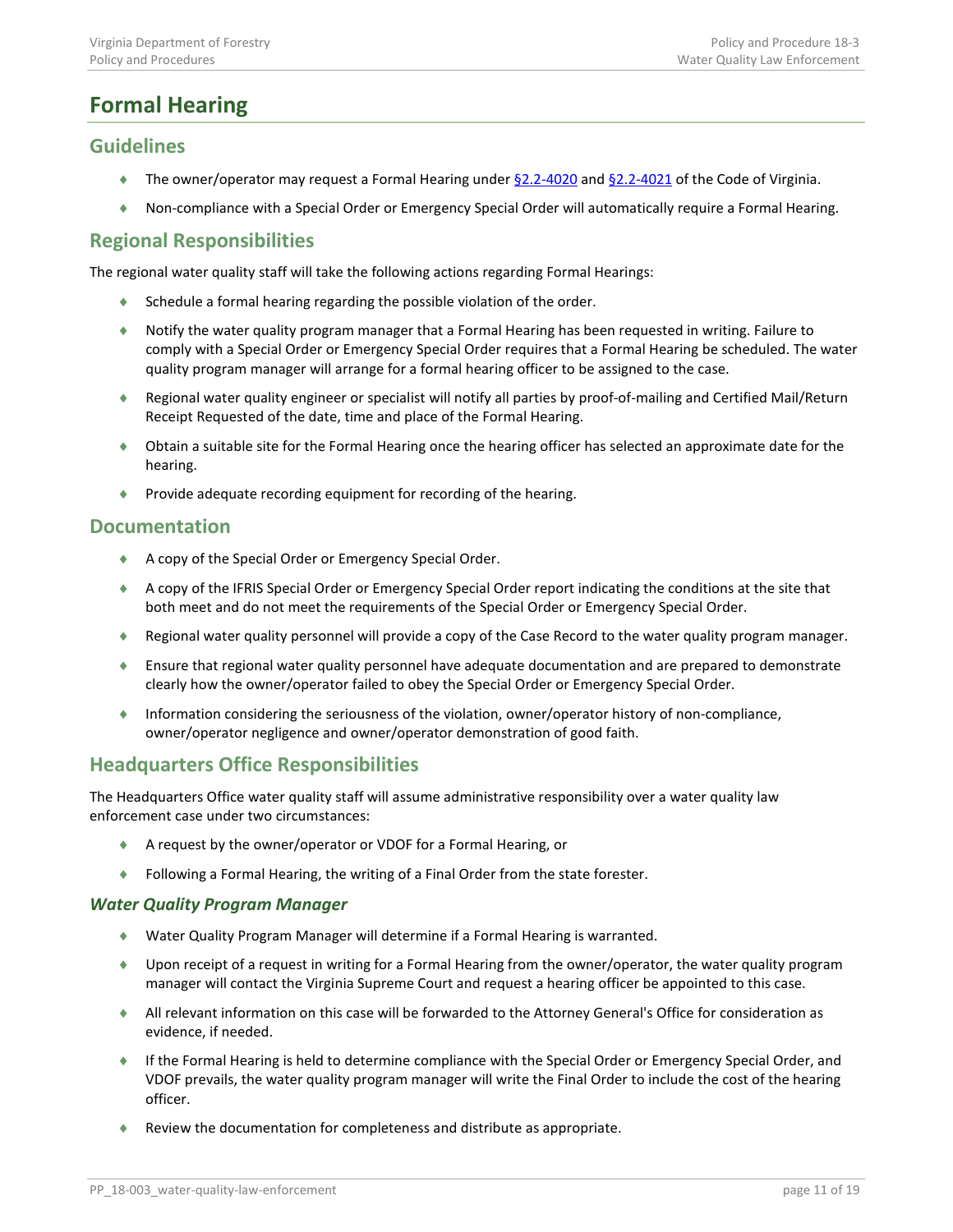# <span id="page-11-0"></span>**Formal Hearing Officer**

The formal hearing officer is responsible for determining if the requirements of the law have been met and determining compliance with the Special Order or Emergency Special Order.

♦ The formal hearing officer will provide the owner/operator with a copy of the *Findings of Fact and Conclusion of Law* within 30 days of the conclusion of the Formal Hearing. The formal hearing officer is responsible for completing this document.

## <span id="page-11-1"></span>**Post Hearing**

Following review of the *Findings of Fact and Conclusion of Law* from the formal hearing officer:

- ♦ If the owner/operator prevails, the case is closed.
- ♦ If VDOF prevails, a Final Order will be issued.

### <span id="page-11-2"></span>**Records**

- ♦ Headquarters Office water quality staff will maintain a case record for all civil penalty assessment cases.
- ♦ Regional water quality staff will record the results of the Formal Hearing in IFRIS and the water quality program support technician will enter the information on the penalty assessment spreadsheet maintained at Headquarters.

# <span id="page-11-3"></span>**Final Order**

## <span id="page-11-4"></span>**Preparation**

If VDOF prevails at the Formal Hearing to determine if the conditions of the Special Order or Emergency Special Order have been met, a Final Order will be written following review of the Findings of Fact and Conclusion of Law from the formal hearing officer. The water quality program manager writes this Final Order, which will contain:

- ♦ All relevant case history.
- ♦ The Findings of Fact and Conclusion of Law from the formal hearing officer.
- ♦ The civil penalty with the dollar amount penalty listed.
- ♦ Service charges from the formal hearing officer.
- ♦ Any other supporting documentation necessary to ensure that the Final Order is clear and follows the *Code of Virginia*.

**The state forester will sign the Final Order if penalties are \$3,000 or more. The deputy state forester will sign the Final Order if penalties are less than \$3,000.**

## <span id="page-11-5"></span>**Distribution**

- ♦ Signed originals of the Final Order will be sent by Certified Mail/Return Receipt Requested to all owners/operators and their counsel.
- ♦ A copy will be retained in Headquarters Office.

## <span id="page-11-6"></span>**Collection**

- $\bullet$  Thirty (30) days will be allowed for payment of civil penalties or civil charges.
- ♦ After 30 days, the Final Order will be recorded in the owner's/operator's county of residence as a judgment in the Circuit Court Clerk's Office by the water quality program manager.
- ♦ Cases assessed a civil penalty in the amount of \$3,000 or more will be forwarded to the Attorney General's Office for collection.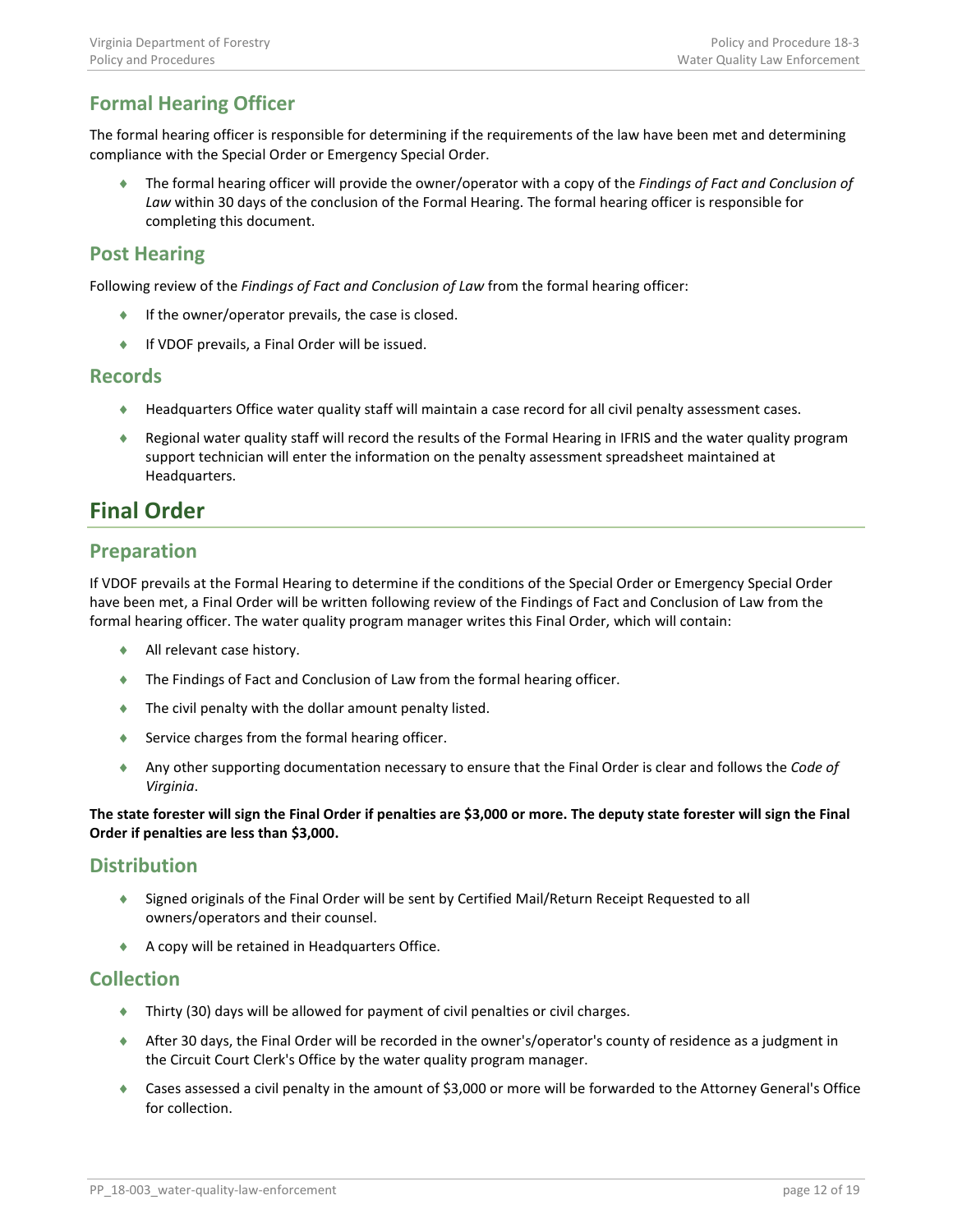♦ Cases assessed a civil penalty in amounts less than \$3,000 will be submitted to the Finance Office for collection.

## <span id="page-12-0"></span>**Failure to Implement**

If corrective measures are not fully implemented, the water quality program manager will work through the Attorney General's Office to seek an injunction against owner/operator for completion of this work.

# <span id="page-12-1"></span>**Civil Penalty Assessment**

## <span id="page-12-2"></span>**Overview**

Civil penalties to be assessed will be calculated using the Civil Penalty Assessment Matrix by the regional water quality engineer or specialist prior to the Formal Hearing to determine whether the Special Order (SO) or Emergency Special Order (ESO) has been violated. In determination of the amount of civil penalties or charges to assess, the following criteria are to be considered:

- ♦ The seriousness of the violation.
- ♦ Owner/operator's degree of negligence exhibited.
- ♦ Owner/operator's previous history of violation.
- ♦ Owner/operator's good faith in correcting the violation expeditiously.

## <span id="page-12-3"></span>**Civil Penalty Assessment Matrix**

The Form 18.7 Civil Penalty Assessment Matrix is provided to ensure consistent and fair determination of civil penalties.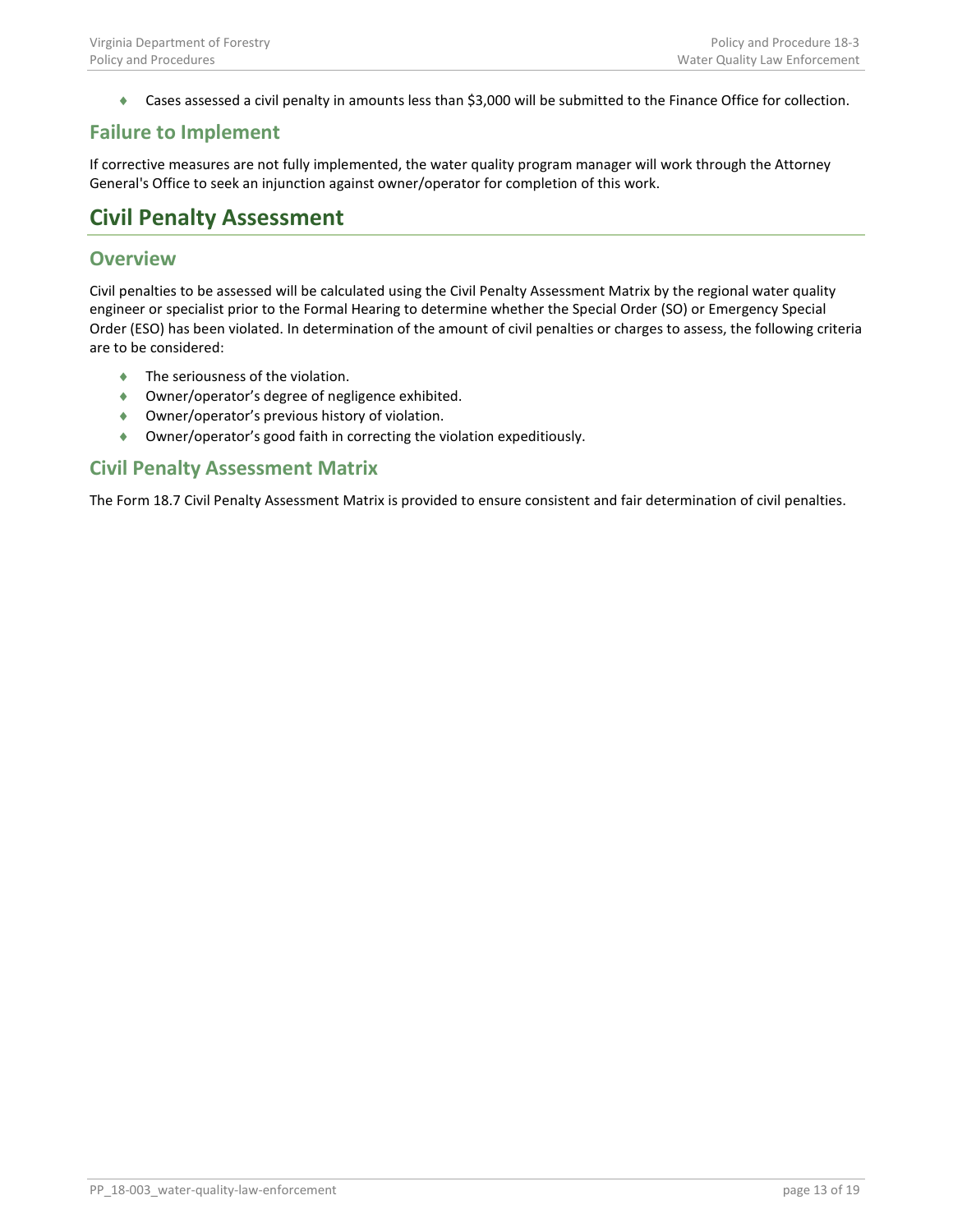# <span id="page-13-0"></span>**Law Enforcement Process Flow Charts**

## <span id="page-13-1"></span>**Flow Chart for Water Quality Protection Recommendations**

An IFRIS Recommendation Incident Report (Form 18.3 Water Quality Protection Recommendations) is written when there are water quality problems that need to be addressed. However, they are not emergency in nature. Examples would be failure to remove a temporary undersized culvert and stabilize the stream crossing or failure to stabilize a stream crossing or skid trail in the SMZ where the likelihood exists for sediment to enter the stream.

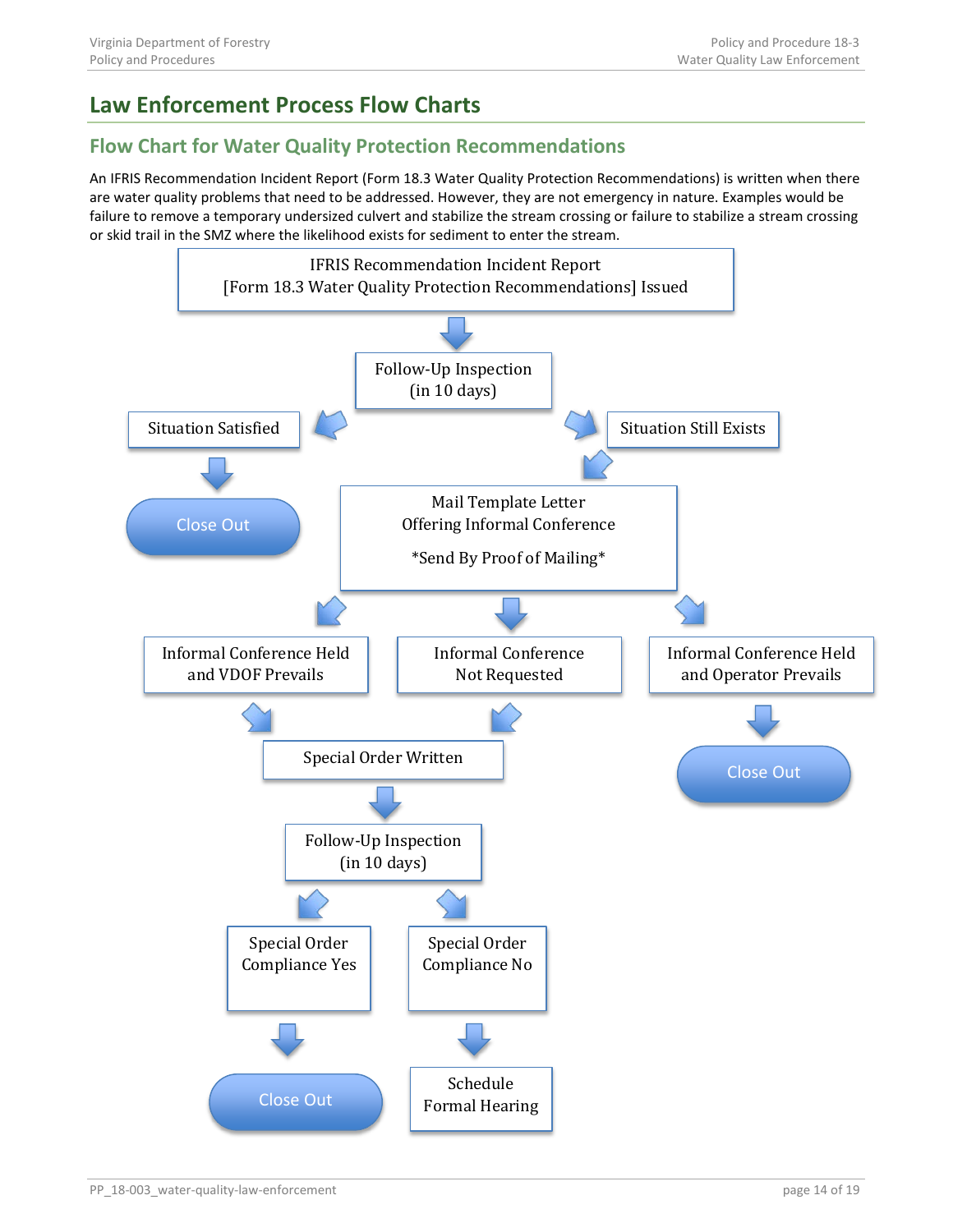# <span id="page-14-0"></span>**Flow Chart for Water Quality Emergency Special Order (ESO)**

An IFRIS Emergency Special Order Report (Form 18.5 Water Quality Emergency Special Order) is written when there is an imminent danger and substantial likelihood that pollution from sediment is entering State waters. Examples would be skidding through a stream or using an improper ford on a haul road. Usually, an ESO is written on active logging jobs. A "rule of thumb" is that the problem is emergency in nature.



findings are forwarded to the State Forester. If the VDOF prevails, the State Forester will then issue the Final Order. The Final Order will assess the amount of penalty and an injunction will be sought to get the required work completed.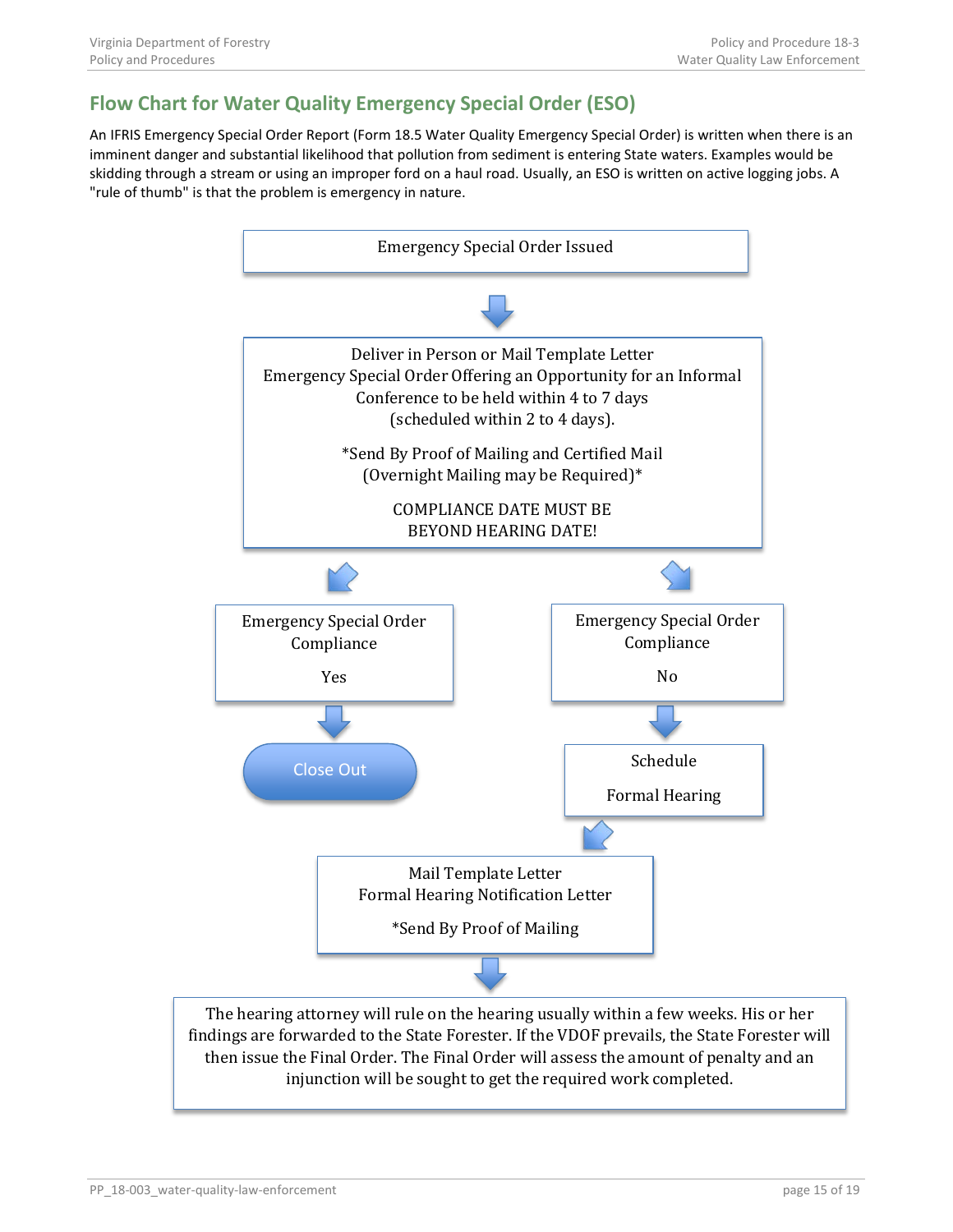# <span id="page-15-0"></span>**Flow Chart for a Water Quality Special Order (SO)**

An IFRIS Recommendation Incident Report (Form 18.3 Water Quality Recommendations) is written when there are water quality problems that need to be addressed. However, they are not emergency in nature. Examples would be failure to remove a temporary undersized culvert and stabilize the stream crossing or failure to stabilize a stream crossing or skid trail in the SMZ where the likelihood exists for sediment to enter the stream. When water quality concerns are not addressed, an Informal Conference is offered. If an Informal Conference is not requested or an Informal Conference is held and VDOF prevails, a Special Order is written.



# <span id="page-15-1"></span>**Law Enforcement Templates**

## <span id="page-15-2"></span>**Templates**

♦ **Base Letter** (Letter)

A base letterhead template for any additional correspondence necessary.

♦ **Harvest Inspection** (Cover Letter)

When an IFRIS Harvest Inspection Report [Form 18.2 Harvest Inspection] is issued, the area field inspector will send this letter to notify the owner/operator.

## <span id="page-15-3"></span>**Case Summary Table of Contents Templates**

♦ **Law Enforcement Case Summary Table of Contents**

To provide a Table of Contents for the Law Enforcement Case Summary to assist in the preparation of these legal documents and ensure complete documentation.

♦ **Failure to Notify Case Summary Table of Contents**

To provide a Table of Contents for the Failure to Notify Case Summary to assist in the preparation of these legal documents and ensure complete documentation.

## <span id="page-15-4"></span>**Emergency Special Order Templates**

♦ **Emergency Special Order Notification** (Letter)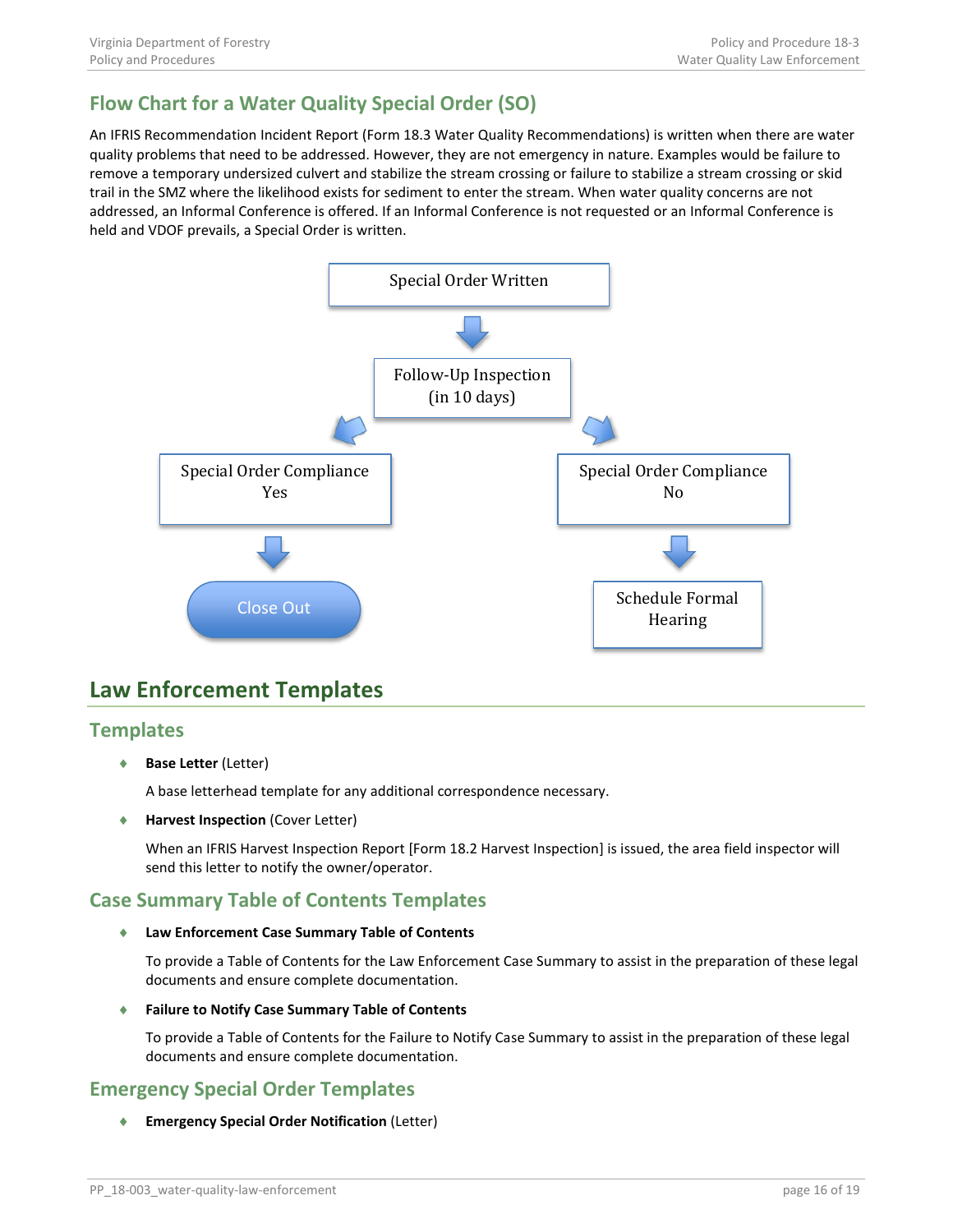When an Emergency Special Order (Form 18.5) is issued as a stop work order, the regional water quality engineer or specialist will send this letter to all responsible parties to offer the opportunity for an Informal Conference or Formal Hearing.

## <span id="page-16-0"></span>**Protection Recommendations Templates**

♦ **Water Quality Protection Recommendations** (Cover Letter)

When water quality protection recommendations are issued, the regional water quality engineer or specialist will send this letter with an IFRIS Recommendation Incident Report [Form 18.3 Water Quality Protection Recommendations].

### ♦ **Water Quality Protection Recommendations Completed** (Letter)

When an owner/operator has satisfied the water quality concerns addressed by an IFRIS Recommendation Incident Report [Form 18.3 Water Quality Protection Recommendations], the water quality engineer or specialist will send this letter.

## <span id="page-16-1"></span>**Informal Conference Templates**

♦ **Request for Informal Conference to Determine if Silvicultural Activity is Causing or is Likely to Cause Pollution** – Offer Informal Conference or Formal Hearing (Letter)

When an IFRIS Recommendation Incident Report [Form 18.3 Water Quality Protection Recommendations] is issued and corrective measures are not taken, the regional water quality engineer or specialist will send this letter to offer the opportunity for an Informal Conference or Formal Hearing.

♦ **Informal Conference Notification to Determine if Silvicultural Activity is Causing or is Likely to Cause Pollution** (Letter)

When an IFRIS Recommendation Incident Report [Form 18.3 Water Quality Protection Recommendations] is issued and the situation is not adequately addressed, the regional water quality engineer or specialist will send this letter to schedule an Informal Conference to determine if silvicultural activity is causing or is likely to cause pollution.

♦ **Informal Conference Notification to Determine if Silvicultural Activity is Causing or is Likely to Cause Pollution Additional Concerns** – Repeat Offenses (Letter)

The regional water quality engineer or specialist sends this letter to notify the owner/operators of an Informal Conference time, date and location for repeat offenses on the same tract.

♦ **Notice of Informal Conference for Failure to Notify VDOF of Commercial Timber Harvest** (Letter)

When an IFRIS Notice of Informal Conference for Failure to Notify VDOF of Commercial Timber Harvest Letter [Form 18.6 Notice of Informal Conference for Failure to Notify VDOF of Commercial Timber Harvest] is issued, the regional water quality engineer or specialist will send this letter to schedule an Informal Conference to determine if the tract of cutover timberland is in compliance with the Silvicultural Water Quality Law in regards to Notification of the Commercial Harvesting of Timber.

### ♦ **Informal Conference Findings of Fact and Conclusion of Law** (Cover Letter)

After editing the Informal Conference Determination submitted by the informal conference officer, the water quality program support technician will send this cover letter with the Informal Conference Determination Findings of Fact and Conclusion of Law to all responsible parties. (Note: Use this format for "Failure to Notify" Informal Conferences also.)

♦ **Informal Conference Determination** (Findings of Fact and Conclusion of Law)

When an Informal Conference is held to determine if pollution is occurring or is likely to occur or for Emergency Special Order affirmation, the determination will be documented using this following format. (Note: Use this format for "Failure to Notify" Informal Conferences also.)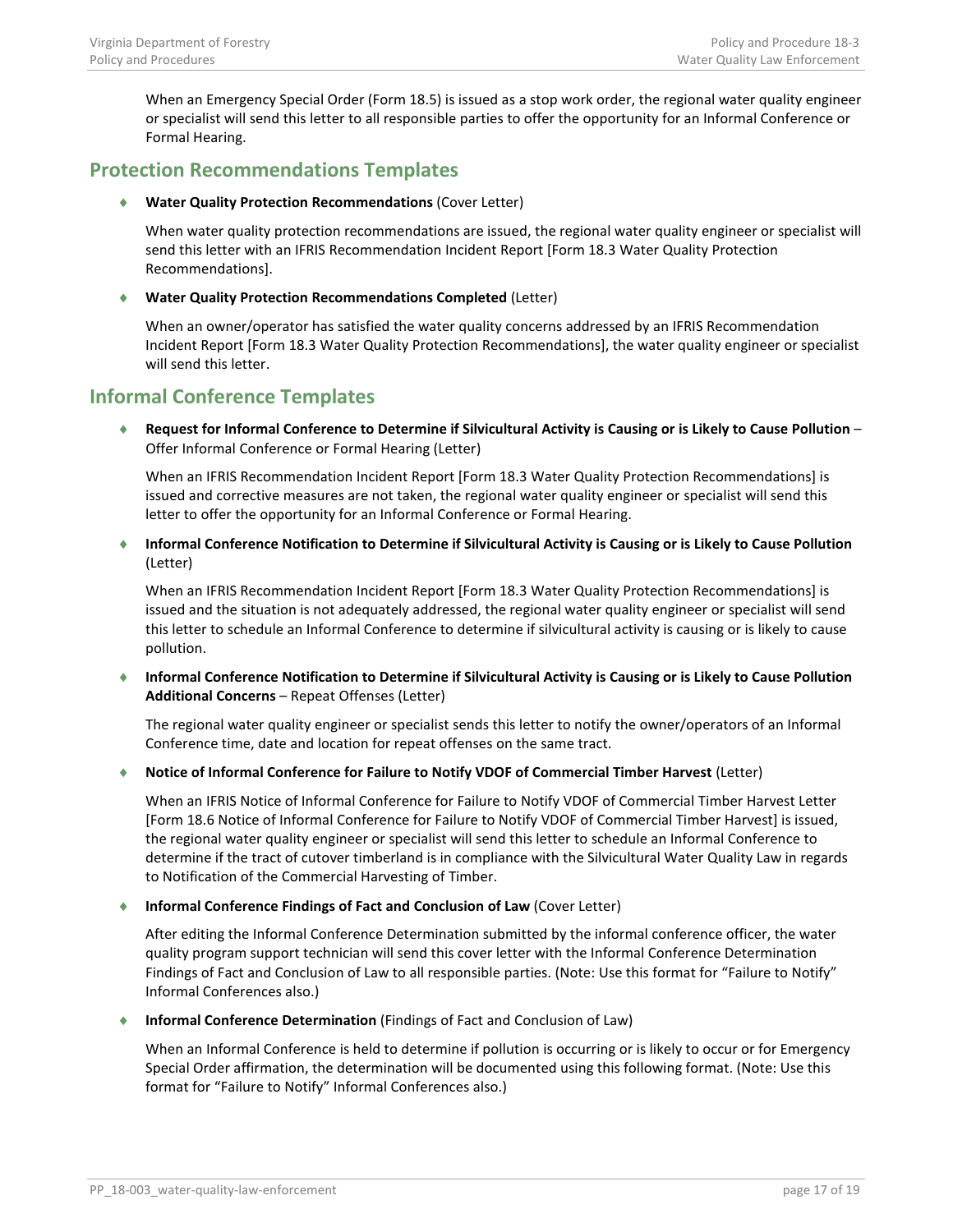## <span id="page-17-0"></span>**Formal Hearing Templates**

♦ **Formal Hearing Request for Services** – To Schedule a Formal Hearing Officer (Letter to Attorney assigned by the Supreme Court)

The water quality program manager will send this letter with the Agreement on behalf of the state forester to the attorney who agrees to conduct a Formal Hearing.

♦ **Formal Hearing Services Agreement** – To Conduct a Formal Hearing

The water quality program manager will send this agreement on behalf of the state forester with cover letter to the attorney who agrees to conduct a Formal Hearing.

**Formal Hearing Notification for Special Order Non-Compliance (Letter)** 

The regional water quality engineer or specialist will send this letter to notify the owner/operator of a Formal Hearing to determine whether a Special Order was violated.

## <span id="page-17-1"></span>**Special Order Templates**

♦ **Special Order Notification** (Cover Letter)

When a Special Order is issued after the owner/operator fails to request an Informal Conference or a Formal Hearing, the regional water quality engineer or specialist will send this letter to accompany the Special Order.

### ♦ **Special Order – Silvicultural Activities**

When a Special Order is issued as the result of an Informal Conference, the regional water quality engineer or specialist will send the Special Order to the owner/operator.

♦ **Special Order Compliance** – All (Letter)

When an owner/operator has complied with all parts of a Special Order, the regional water quality engineer or specialist will send this letter to completely close out the Special Order.

♦ **Special Order Partial Compliance** (Structural Closeout) – Deadline Completion (Letter)

When an owner/operator has complied with a structural component of a Special Order, the regional water quality engineer or specialist will send this letter to notify that a deadline has been completed for part of the Special Order.

## <span id="page-17-2"></span>**Final Order Templates**

♦ **Final Order Resulting from Formal Hearing** (Cover Letter)

If owner/operator fails to comply with a Special Order, the water quality program manager will issue a Final Order to assess a civil penalty after a Formal Hearing is held.

- $\triangleright$  Civil penalties in amounts less than \$3,000 will be issued by the deputy state forester; \$3,000 or more will be issued by the state forester.
- $\triangleright$  Original signed letter will be submitted to all responsible parties, Finance and file, accompanied by original signed Final Order.)
- ♦ **Final Order of Civil Penalty** Failure to Comply with a Special Order or Emergency Special Order

If owner/operator violates a Special Order or Emergency Special Order, the water quality program manager will issue a Final Order on behalf of the state forester or deputy state forester to assess a Civil Penalty after a Formal Hearing or Informal Conference is held and a Final Order is recommended.

- $\triangleright$  Civil penalties in amounts less than \$3,000 will be issued by the Deputy State Forester; \$3,000 or more will be issued by the State Forester.
- $\triangleright$  Submitted to all responsible parties, Finance and file, accompanied by original signed Final Order Resulting from Formal Hearing cover letter.
- ♦ **Final Order for Failure to Notify Resulting from Informal Conference** (Cover Letter)